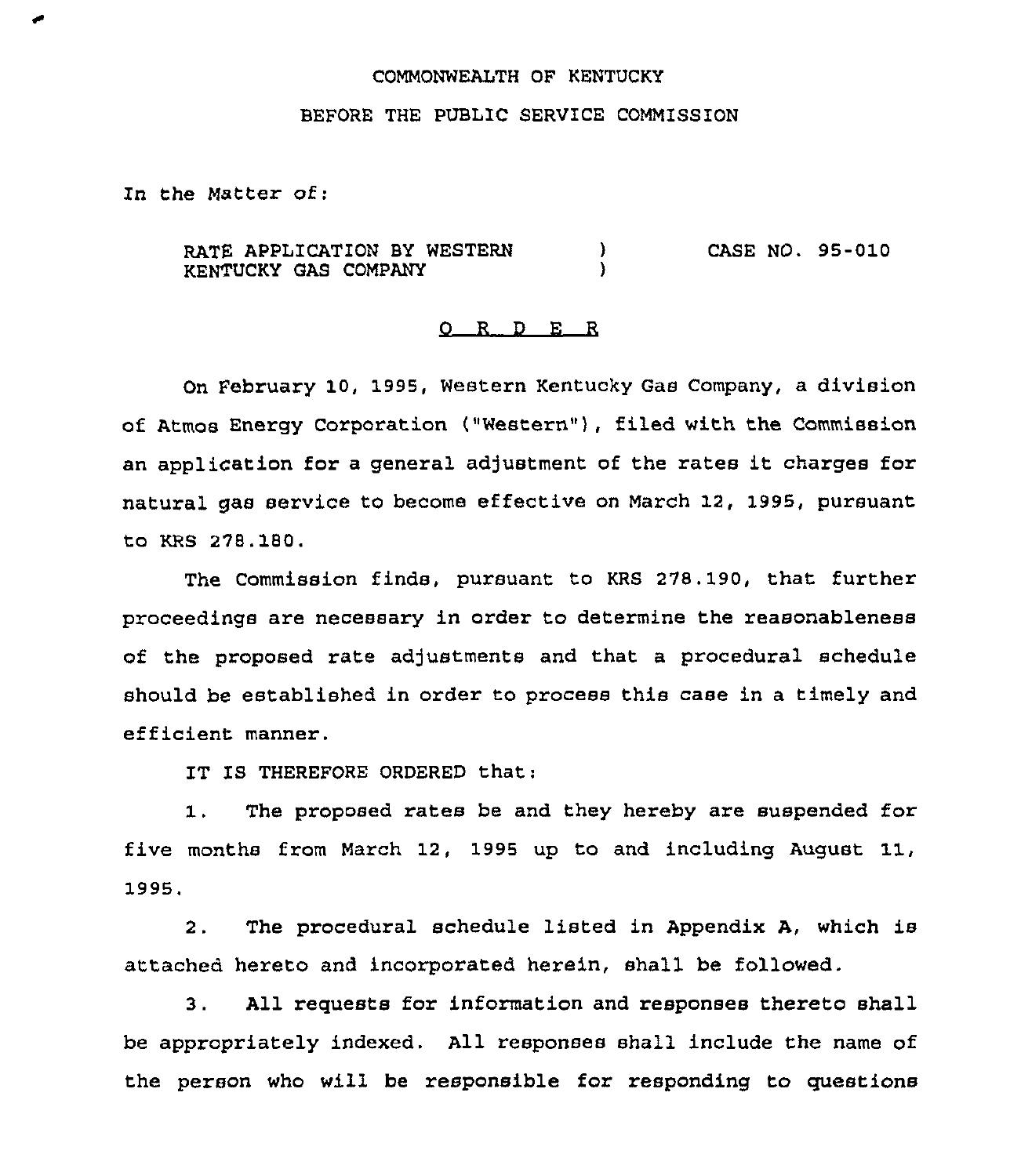related to the information, with copies to all parties of record and an original and 10 copies to the Commission.

4. western shall give notice of the scheduled hearing in accordance with the provisions set out in 807 KAR 5:011, Section 8(5) . At the time the publication is requested, Western shall forward a duplicate of the notice and request to the Commission.

8. Motions for extensions of time with respect to the schedule herein shall be made in writing and will be granted only upon a showing of good cause.

6. Nothing contained herein shall prevent the Commission from entering further Orders in this matter.

Done at Frankfort, Kentucky, this 1st day of March, 1995.

PUBLIC SERVICE COMMISSION

Takert  $\underbrace{\mathcal{L}}$ 

For the Commissio

ATTEST:

من

din kalendaryo dan kalendaryo dan kalendaryo dan kalendaryo dan kalendaryo dan kalendaryo dan akas dan akas ar<br>Disebias dan kalendaryo dan kalendaryo dan kalendaryo dan kalendaryo dan kalendaryo dan kalendaryo dan kalenda Executive Director